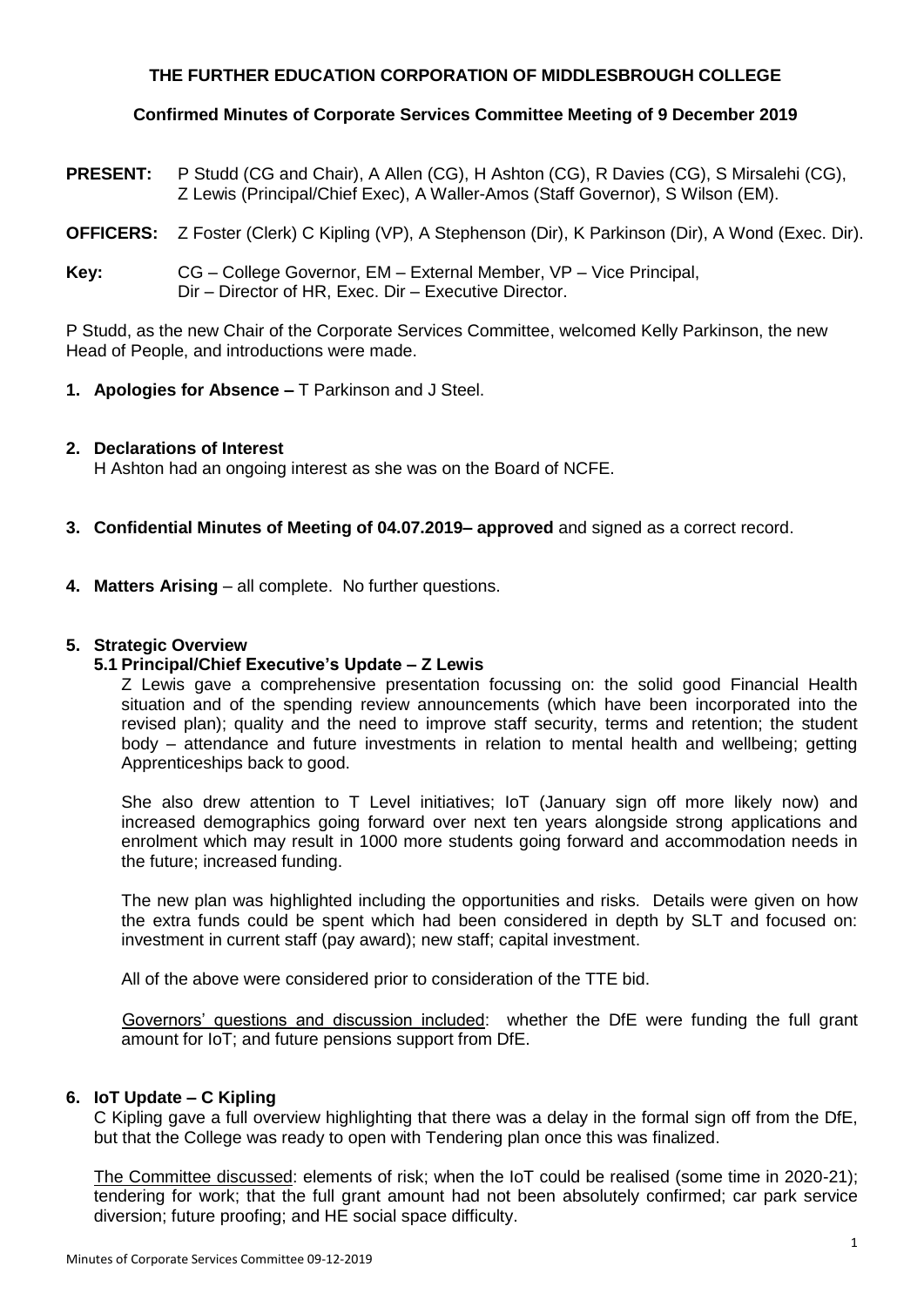# **7. Finance Matters 2018-2019**

# **7.1 Financial Statements 2018-2019– C Kipling**

- **7.1.1 Northern Skills Group Business Services Ltd**
- **7.1.2 Northern Apprenticeship Company Limited**

# **7.1.3 Middlesbrough College**

The Financial Statements were presented and discussed. There were some final additions to come from the auditors but the figures were now fixed. The statements had been to Audit and Risk on 6 December 2019.

The Committee asked for some minor changes to wording within the Northern Skills Group accounts to better reflect its status. *Action by C Kipling to incorporate these changes.*

The Committee *agreed* to recommend the 2018 / 2019 Financial Statements *(7.1.1-7.1.3)* for approval by the Governing Body at its meeting on the 16 December 2019, prior to them being signed and returned to the Skills Funding Agency before the 31 December 2019 deadline.

#### **7.2 Bank Loan Update and Treasury Management Annual Report – C Kipling**

The Corporate Services Committee discussed the interest rate product options and considered the management recommendation to continue to float in detail, including setting a trigger on market rates to future proof the strategy.

The Corporate Services Committee **approved** the 2018 / 2019 Treasury Management Annual Report and **agreed** to continue to float in the current climate.

#### **7.3 Pay Award 2019-2020 – Z Lewis and C Kipling**

Z Lewis and C Kipling detailed the rationale for the proposed agreement.

Governors' discussed this fully and were in support of the agreement particularly in relation to staff retention, morale, fairness and future planning (including recruitment and retention). However, they **agreed** to re-consider this after the special meeting taking place after the ordinary Committee meeting.

**After detailed consideration of the College's financial position and after further consideration post the Special meeting, the Corporate Services Committee agreed to recommend to the Governing Body at its meeting on 16 December 2019 the following for all staff:**

- $\circ$  All staff receive an inflationary rise from January 2020 of 1% or £250 whichever is greater.
- $\circ$  All staff receive an inflationary rise from January 2021 and from January 2022 of 3% each year - subject to the spending review announcements being honoured and enrolment being as per revised financial plan.
- o All staff holding an NSG Contract of Employment to receive the same comparable annual leave as those colleagues on Middlesbrough College Contract of Employment, with effect from 1 January 2020.
	- **NSG Support Staff / Training Advisors** 30 days
	- NSG Skills Development Managers 30 days
	- **NSG Senior Managers** 36 days

# **7.4 Bad Debts – C Kipling**

C Kipling detailed four individual debts which totaled £10,917.

After a full report and consideration, it was **agreed** to propose for approval by the Governing Body at its meeting on 16 December 2019, the recommendation that the **bad debt of £10,917** for 2018/2019 be written off.

It was also **agreed** to take off names of people involved in any future reporting (initials only).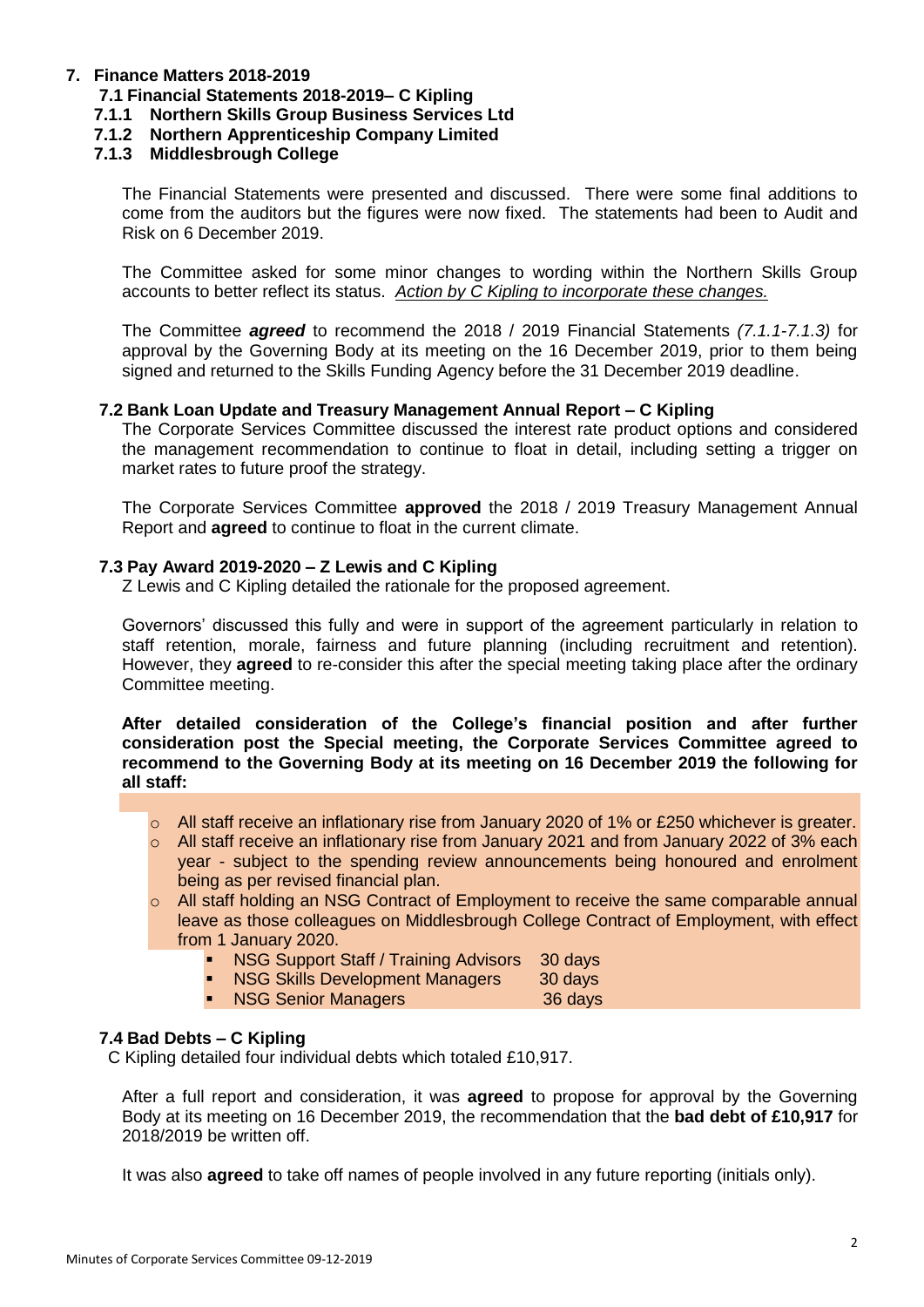## **7.5 Student Union Activity – C Kipling**

The Corporate Services Committee received this report and discussed to Totum SU cards which were now available to staff.

The Committee *agreed* to recommend that the 2018 / 2019 Student Union Activity be approved by the Governing Body.

#### **7.6 Financial Regulations Annual Update – C Kipling**

After due consideration, the Committee **endorsed** the changes outlined by C Kipling.

#### **7.7 Overseas Trips – C Kipling**

The report was received for information. It was confirmed that there was very little activity in this area within the College.

#### **7.8 Education and Skills Financial Assessment – C Kipling**

Confirmation of 'good' grading by ESFA and financial dashboards were considered by the Committee.

#### **7.9 Management Accounts (October 2019) – C Kipling**

The Management Accounts were received and it was *agreed* that they would form part of the Governing Body's papers for 16 December 2019.

#### **7.10 Revised 5 Year Financial Plan – C Kipling**

The revised 5 Year Financial Plan had been presented in detail within 5.1. Changes in reporting going forward were given by C Kipling which included a revised plan to be submitted in February.

Discussion included: accuracy of forecasting within the changes; future review of the Financial Health regime; risk; capital budget capacity and flexibilities (including leasing); and local planned changes and their possible impact.

After consideration and discussion, the Corporate Services Committee *approved:*

- the revised financial plan for submission to the ESFA in accordance with their revised reporting regime – albeit acknowledging a special meeting may be required in the new year to update the plan should the acquisition of TTE be successful.
- to delegate authority to the Chair of Corporation Services and Chair of the Governing Body to authorise the formal submission to the ESFA due by 28 February 2020.

#### **7.11 Subcontractors ESFA Declaration – C Kipling**

The Committee received this report. C Kipling reminded the Committee that this had been through a successful audit in July. She also updated the Committee on the new regime from the ESFA and of formal requirements therein.

# **8. Human Resources and Workforce Development**

#### **8.1 People Strategy – A Stephenson/K Parkinson**

The People Strategy and attached Dashboard were considered in some detail and some suggestions made to include in the final document *by K Parkinson*. Governors also discussed staff benefits and the link to gender pay gaps

The key measures were *agreed* and the final strategy document would come back to the Committee in March 2020.

#### **8.2 Gender Pay Gap Report 2019 – A Stephenson**

Key points outlined and discussed included: the reduction of the gender pay gap percentage to 8.26% from 13% in July and the reasons behind this; the positive effect of future regradings; the gap on Apprenticeships; monitoring of applications; and the future considerations of disability pay gap.